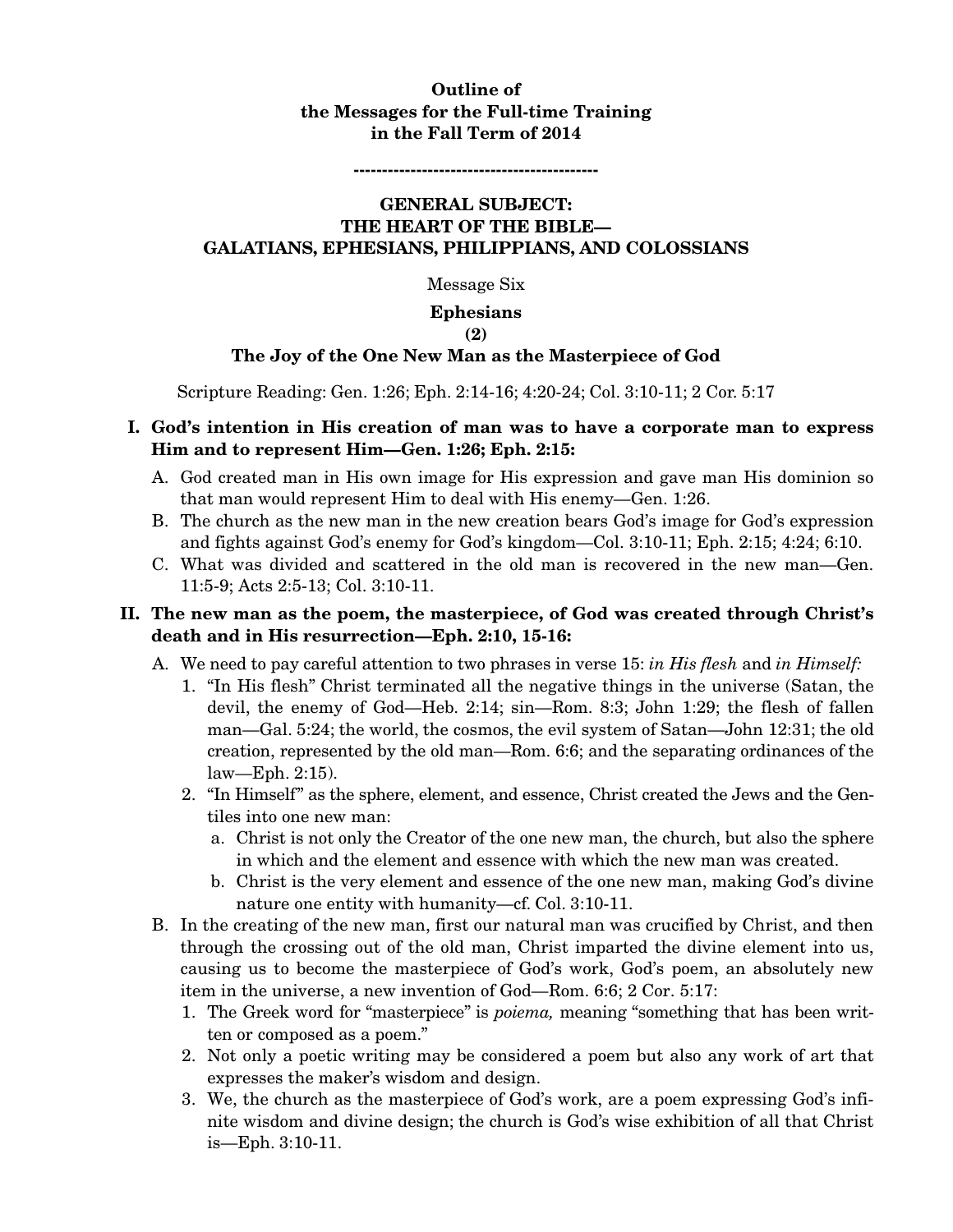- 4. Christ became wisdom to us from God as three vital things in God's salvation— 1 Cor. 1:30; cf. Gen. 3:24; Eph. 5:25-27:
	- a. Righteousness (for our past), by which we have been justified by God, that we might be reborn in our spirit to receive the divine life—Rom. 5:18.
	- b. Sanctification (for our present), by which we are being sanctified in our soul (transformed in our mind, emotion, and will) with His divine life—6:19, 22.
	- c. Redemption (for our future), that is, the redemption of our body, by which we will be transfigured in our body with His divine life to have His glorious likeness—8:23; Phil. 3:21.
- 5. It is of God that we participate in such a complete and perfect salvation, which makes our entire being—spirit, soul, and body—organically one with Christ to make Him everything to us and to make us the wise exhibition of all that Christ is.

## **III. On the cross Christ created the new man in Himself by abolishing in His flesh the law of the commandments in ordinances, the middle wall of partition—Eph. 2:14-15a:**

- A. The law spoken of in 2:15 is not the law of the moral commandments but the law of ritual commandments, such as the ordinances of circumcision, keeping the Sabbath, and eating certain foods.
- B. Ordinances are the forms or ways of living and worship, which create enmity and division:
	- 1. On the cross Christ abolished all the regulations regarding living and worship, regulations that have divided the nations—v. 15; Col. 2:14.
	- 2. From the time of Babel, mankind has been divided by ordinances concerning the ways of living and worship; in God's economy in the church life, we must overcome Babel—Gen. 11:1-9:
		- a. Christ should be our only source; we should not allow anything of our background, culture, or nationality to be our source—cf. Col. 3:10-11.
		- b. The worldly people regard cultural differences as a source of prestige, but in Christ we have lost this prestige; now our only prestige is Christ and the genuine oneness; if we are willing to let go of our cultural pride, it will be possible for the Lord to have the proper church life.

# **IV. In the one new man, Christ is all the members and is in all the members—vv. 10-11:**

- A. The Christ who dwells in us is the constituent of the one new man—1:27; 3:11:
	- 1. Because Christ is all the members of the new man, there is no possibility, no room, for any natural person (for any race, nationality, culture, or social status) in the new man—vv. 10-11.
	- 2. No matter what kind of person we may be, as far as the one new man is concerned, we all are nobodies.
	- 3. In the one new man there is only one person—the all-inclusive Christ—2:17; 3:4, 11.
- B. For the new man we all need to take Christ as our person—Eph. 2:15; 3:17a:
	- 1. As the Body of Christ, the church needs Christ as its life; as the one new man, the church needs Christ as its person.
	- 2. Christ is in all of us as one person; therefore, we all have only one person—Gal. 2:20; Eph. 3:17a.
	- 3. For the practical existence of the one new man, the total person of the old man must be put away, and we must live by our new person—Rom. 6:6; Gal. 2:20; Eph. 4:22, 24; 3:17a: